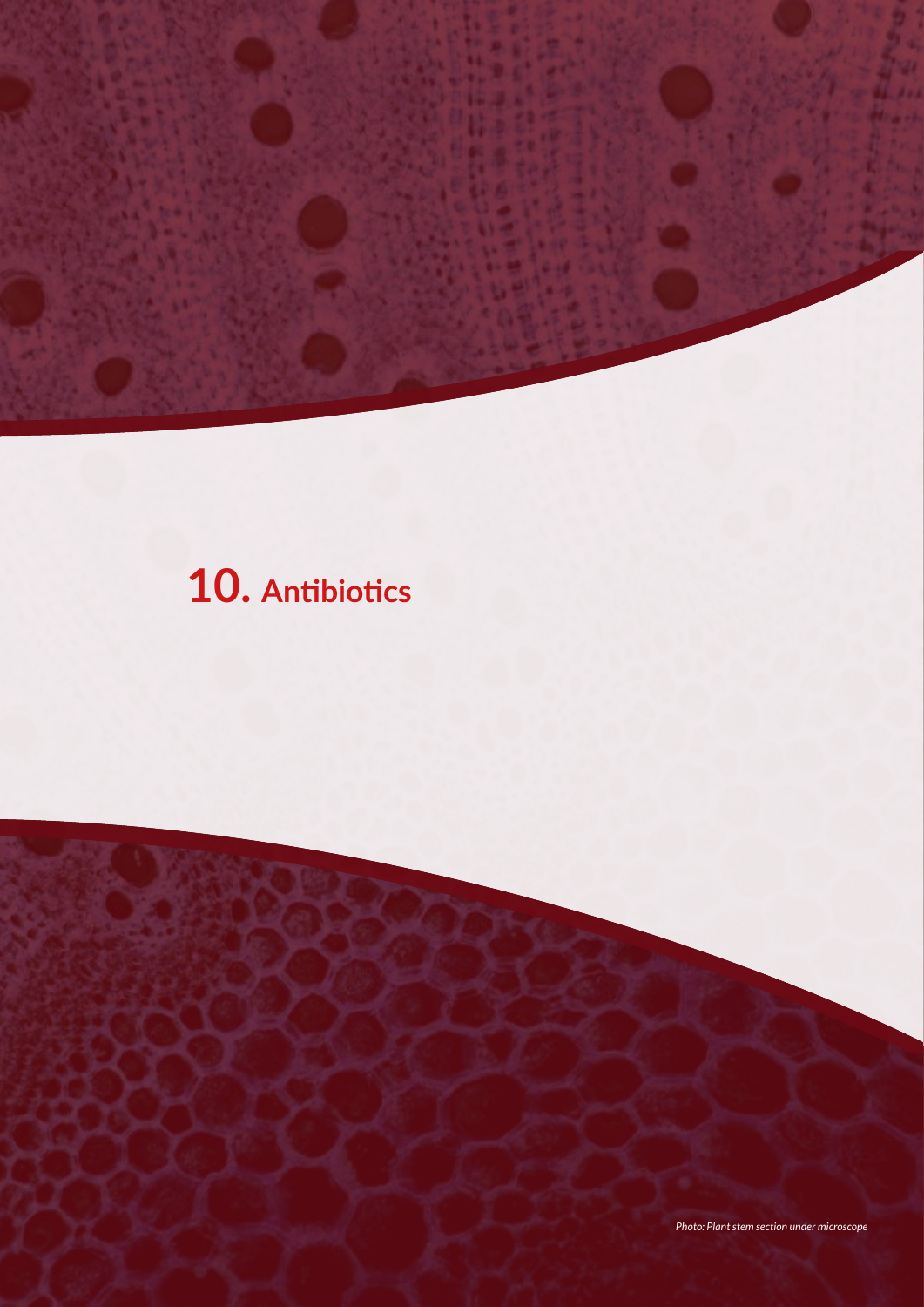# **Antibiotics**

### **Ampicillin Sodium salt**

#### **Ordering info:**

| Cat No. | Size. |
|---------|-------|
| AB001   | 10g   |
| AB002   | 25g   |



### **Chloramphenicol**

#### **Ordering info:**

| Cat No. | <b>Size</b>     |
|---------|-----------------|
| AB003   | 25 <sub>g</sub> |
| AB004   | 50 <sub>g</sub> |

#### **Specifications:**

**CAS No:** 69-52-3 **MDL No:** MFCD00064313 **Chemical Formula:** C16H18N3O4SNa **Molecular Weight:** 371.39 **pH:** 8.0 - 10.0 **Water content:** >2.0%



#### **Specifications:**

**CAS Number:** 56-75-7 **Chemical Formula:** C11H12Cl2N2O5 **Molecular Weight:** 323.13 **Appearance:** White or slightly yellow **Assay:** 98.0~102.0% **Loss on drying:** >0.5%



# 8000

### **Kanamycin Sulphate**

#### **Ordering info:**

| Cat No. | Size            |
|---------|-----------------|
| AB005   | 5g              |
| AB006   | 25 <sub>g</sub> |



### **Carbenicillin Disodium**

#### **Ordering info:**

| Cat No. | <b>Size</b> |
|---------|-------------|
| AB007   | 1g          |
| AB008   | 5g          |
|         |             |



### **Tetracycline Hydrochloride**

#### **Ordering info:**

| Cat No. | <b>Size</b>     |
|---------|-----------------|
| AB009   | 25 <sub>g</sub> |
| AB010   | 50 <sub>g</sub> |



#### **Specifications:**

**Specifications: CAS Number:** 25389-94-0 **Chemical Formula:** C18H36N4 **Molecular Weight:** 582.58

**Loss on drying:** >2% **Potency:**<750 μg/mg

**CAS Number:** 4800-94-6 **Chemical Formula:** C17H16N2Na2O6S **Molecular Weight:** 422.36 **Appearance:** White to pale yellow powder **Purity (on dried basis):**<90% **Water content:** >5%

**Appearance:** White to off-white crystalline powder





#### **Specifications:**

**CAS Number:** 64-75-5 **Chemical Formula:** C<sub>22</sub>H<sub>25</sub>ClN<sub>2</sub>O<sub>8</sub> **Molecular Weight:** 480.90 **Appearance:** Yellow powder **Potency:**<950 μg/mg **Specific optical rotation:** -240 to -255º



**FS ST SI BULK -80º C -20º C -4º C RT DI GP AT FAQS TIPS RE**  $\bigcirc$